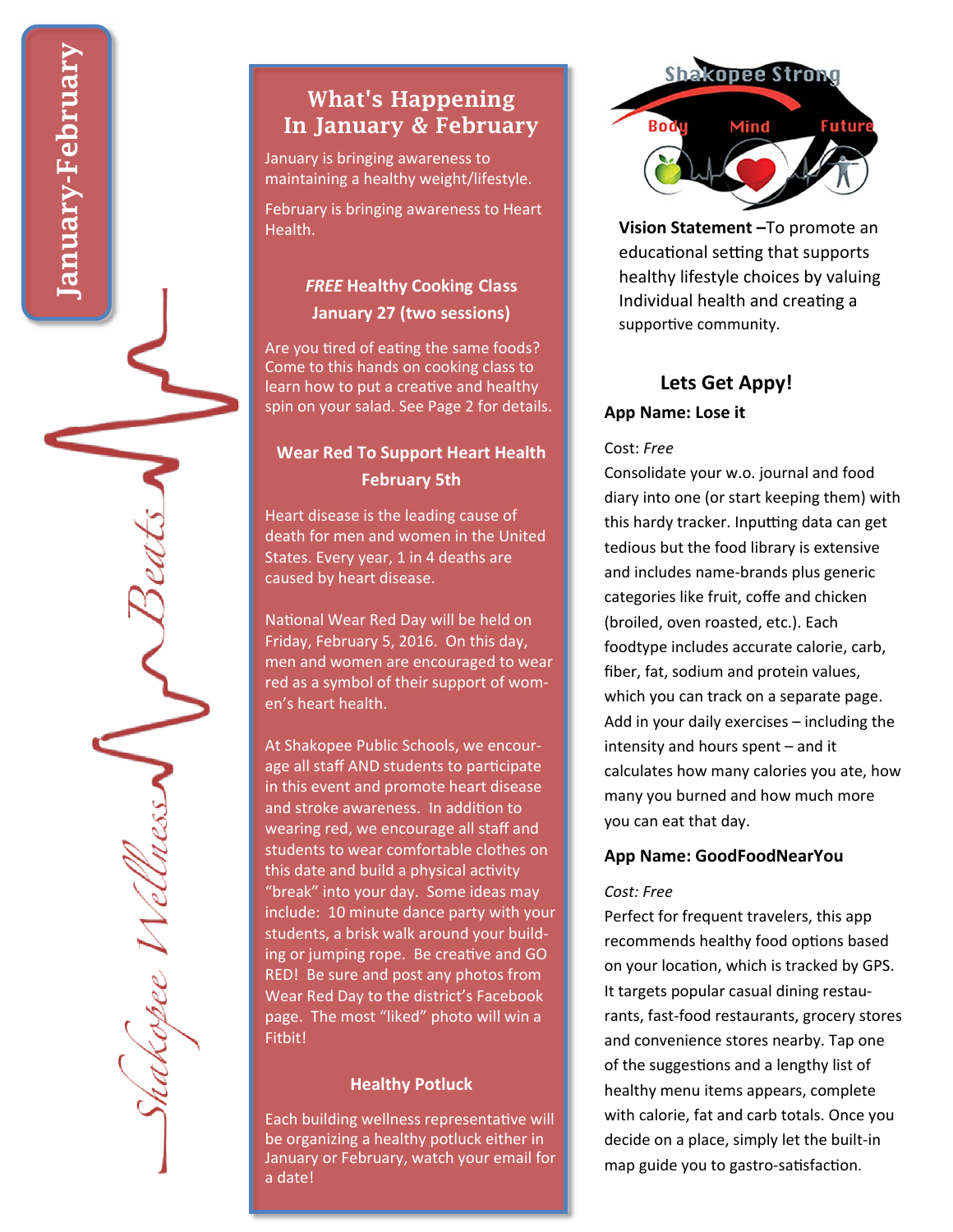*9 Tips to help your New Years Resolution be a Success:* 



Focus on one resolution, rather several and set realistic, specific goals. Losing weight is not a specific goal. Losing 10 pounds in 90 days would be.

 $-2016$ 

- Don't wait till New Year's eve to make resolutions. Make it a year long process, every day.
- Take small steps. Many people quit because the goal is too big requiring too much effort and action all at once.
- Have an accountability buddy, someone close to you to whom you have to report.
- Celebrate your success between milestones. Don't wait the goal to be finally completed.
- Focus your thinking on new behaviors and thought patterns. You have to create new neural pathways in your brain to change habits.
- Focus on the present. What's the one thing you can do today, right now, towards your goal?
- Be mindful. Become physically, emotionally and mentally aware of your inner state as each external event happens, moment-by-moment, rather than living in the past or future.
- And finally, don't take yourself so seriously. Have fun and laugh at yourself when you slip, but don't let the slip hold you back from working at your goal.

### **Facebook Happenings:**



facebook.com/shakowellness

Take pictures on the Wear Red Day on February 5, 2016 and upload them to the wellness facebook page. The picture with the most likes wins a Fitbit!



**Not all foods are created equally. Consider a head of iceberg leƩuce vs. a sweet potato. Superfoods are those that are packed with essenƟal vitamins, minerals, essenƟal faƩy acids and anƟoxidants. And one thing they all have in common: Every Superfood is going to be a "real" (unprocessed) food.** 

**In honor of February being heart health month, we focus on the top five Superfoods for your heart (according to WebMD). Try incorporaƟng these into the healthy potluck at your building!**

- **1. Blueberries**
- **2. Salmon**
- **3. Soy Protein**
- **4. Oatmeal**
- **5. Spinach**

# *FREE! Healthy Cooking Class*

Join Jill Holter, Lakewinds Food Co-op Events & Community Relations Coordinator, organic gardener, food blogger and freelance writer for a healthy cooking class here at Shakopee West Jr. High in the Foods Lab. Jill will lead the class in a hands on demonstration of salads in a jar with a healthy and fresh salad dressing. There will be two sessions: first session 3:30- 4:30 pm second session 4:30-5:30 pm. RSVP to your wellness representative by January 25. Participants should bring 2 jars to class.

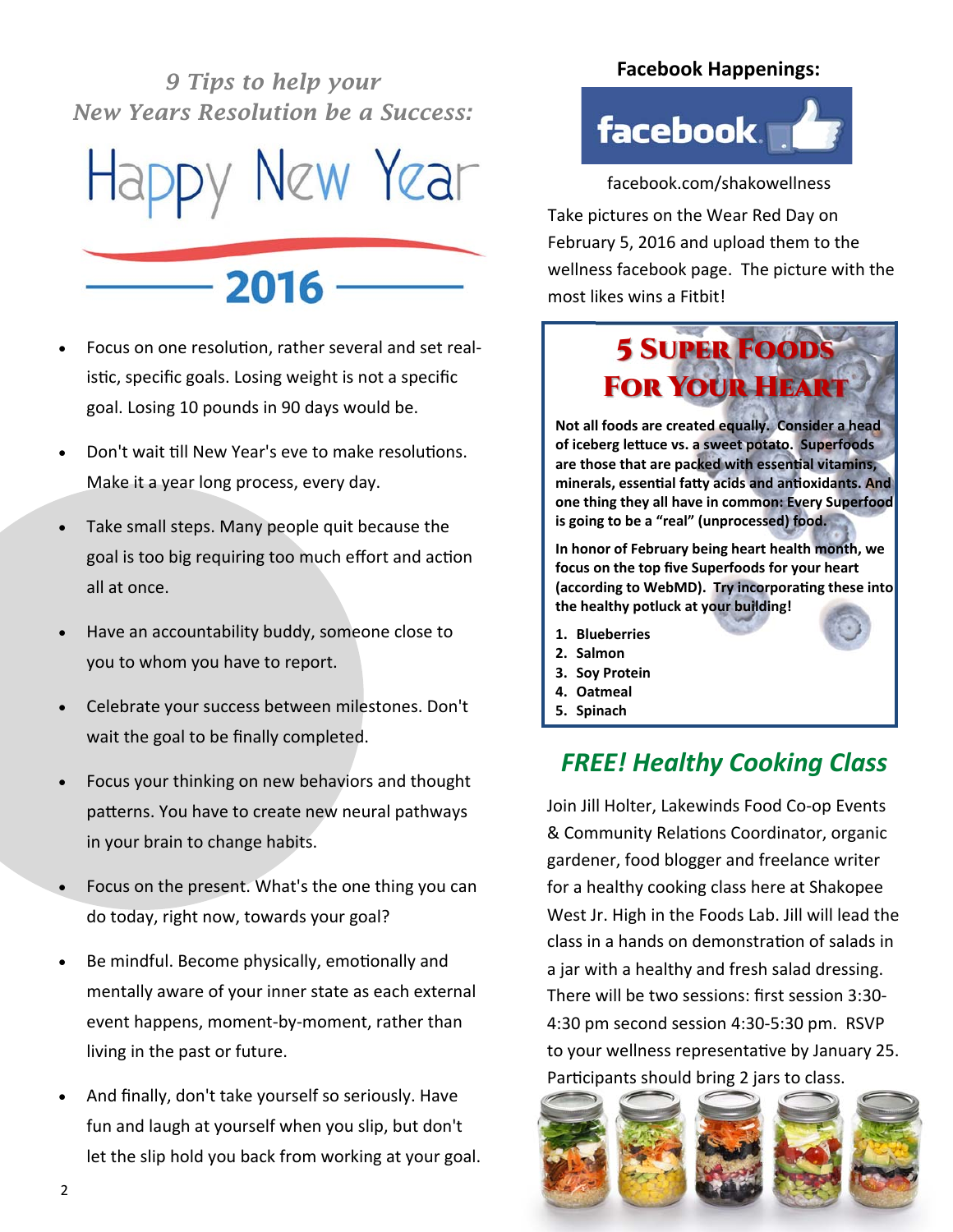# Wellness Wednesdays

**What is Wellness Wednesday?** 

Each Wednesday staff are allowed to wear active wear and encourage other staff and students to get moving!



and discipline.